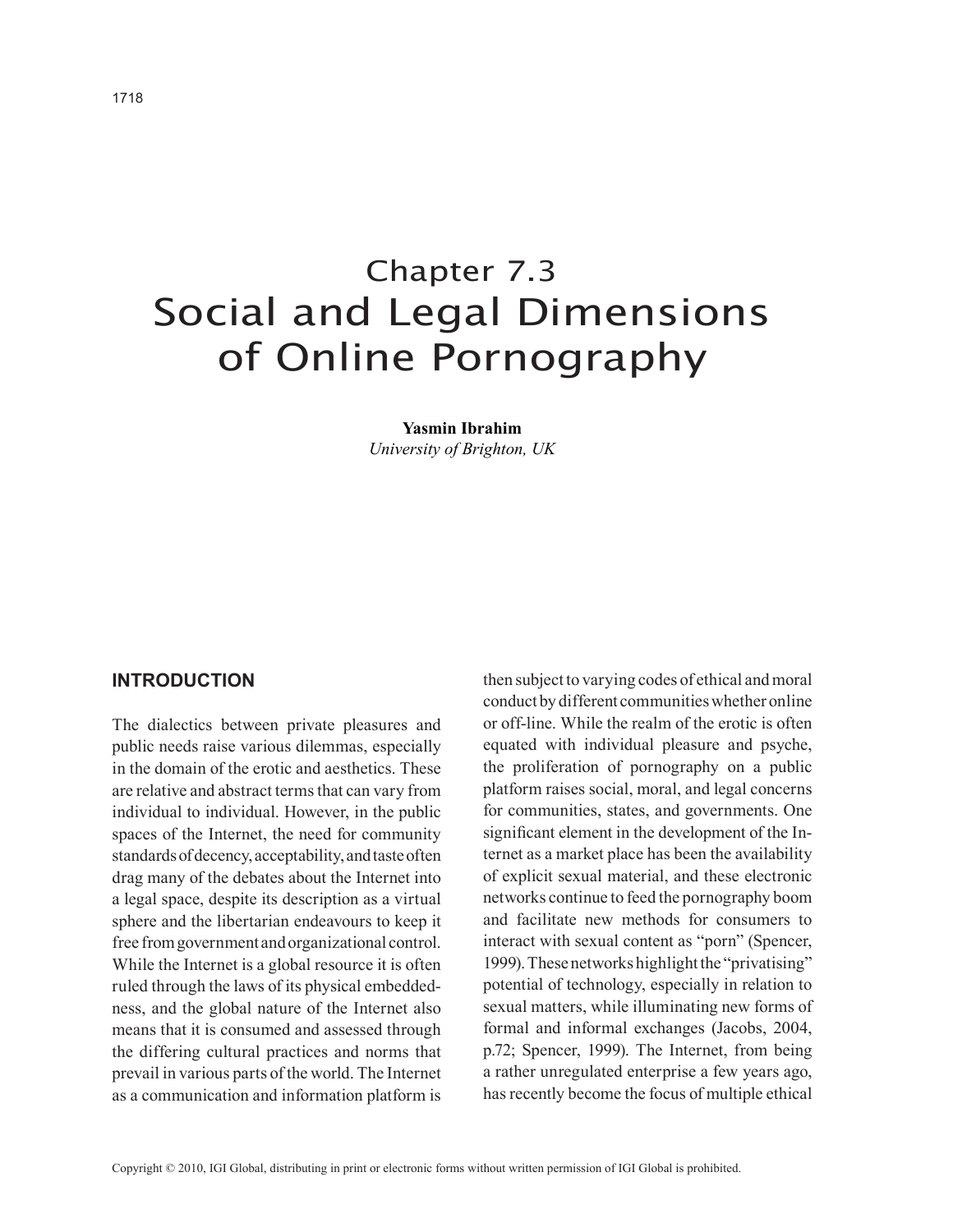concerns and debates and in some cases, it has amounted to moral panic (Bkardjieva & Feenerg, 2000; Cavanagh, 1999).

# **Background**

The emergence of gaming culture and the simulation of reality through the design of gaming technology raises the age-old issues about image and representation; the effects it can have on our cognitive senses, and how these can, as a result, affect or mediate our ability to reason and engage with interactive technology. These questions become ever more salient with regard to online pornography or sexually explicit material. The distinctive element about online porn is its use of multimedia, its ubiquity, and consumer access to it. Due to the anonymity of the Internet and the difficulties in regulating this transnational and anonymous medium, transgressive forms of entertainment, including pornography, have flourished online. According to Spencer (1999), the Internet is structured at one level around the economics and politics of consumption, at another level around the politics of individuality, and at another around communitarian concerns (p. 242).

Online pornography has been acknowledged as a relatively new form of pornography. Authors Stack, Wasserman, and Kern (2004) point out that there were about 900 pornography sites on the Web in 1997 and just a year later, the figure had burgeoned to between 20,000 to 30,000 sites, with revenues reaching US\$700 million by the late 1990s. Its growth has been attributed to the "triple a-engine" of accessibility, affordability, and anonymity(Cooper&Griffin-Shelly,2002,p.11). Fisher and Barak (2001) agree that "spectacular growth in availability of sexually explicit material on the Internet has created an unprecedented opportunity for individuals to have anonymous, cost-free, and unfettered access to an essentially unlimited range of sexually explicit texts, moving images and audio materials" (p. 312). This

increased accessibility and convenience, as well as the exploiting of e-commerce by pornographers, means that the Internet makes it easier for individuals to come into contact with porn. Some suggest that this has enabled the normalization of practices that may have otherwise been stigmatized in traditional markets, leading to a mainstreaming of cyberporn through its visibility and presence (See Cronin & Davenport, 2001, p.35; O'Toole, 1998). In the last few years, undoubtedly, there has been increasing heterogeneity and decentralization on the Internet as a wider variety of producers and consumers participate in the making of globalized markets, and a contemporary notion of pornography should capture such networked sexual agency and politics (Jacobs, 2004).

# **Main Focus**

Diane Russell (1998) defines sexually explicit material as that which "combines sex and/or the exposure of genitals with abuse or degradation in a manner that appears to endorse, condone or encourage such behaviour" (p. 3). James Check (1985), on the other hand, terms pornography as "sexually explicit material" without further qualifying it. The Internet poses new questions about the reality, regulation, definition, and availability of pornography, as it has dramatically increased the accessibility of pornography, and of violent pornographic images in particular (Gosset & Byrne, 2002). The danger of pornography to adults is much more disputed, and often the arguments for pornography include freedom of speech and the expression of civil liberties, the right to choose, and the right to privacy (Kuipers, 2006).

Nevertheless, what constitutes pornography is often contested in societies. While in terms of ethics adult pornography is a contested terrain, child pornography, on the other, is almost universally prohibited. But in the online environment, a digital image can be manipulated and altered and consequentially it may be difficult to clearly